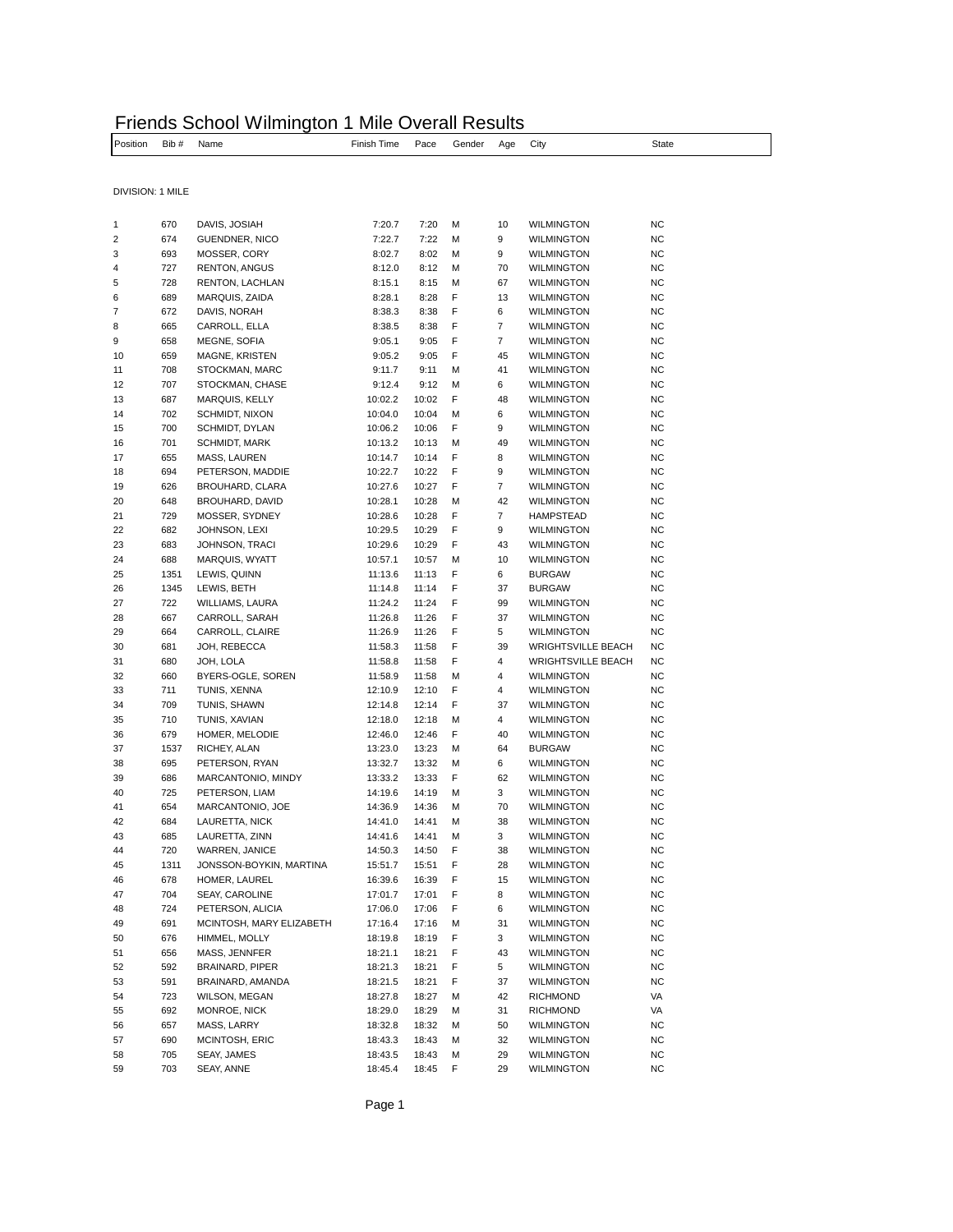| Friends School Wilmington 1 Mile Overall Results |  |
|--------------------------------------------------|--|
|--------------------------------------------------|--|

| Position | Bib # | Name                   | Finish Time | Pace  | Gender | Aae | City              | <b>State</b> |  |
|----------|-------|------------------------|-------------|-------|--------|-----|-------------------|--------------|--|
| 60       | 706   | <b>SEAY, MARYELLEN</b> | 18:47.8     | 18:47 | - F    | 57  | <b>WILMINGTON</b> | <b>NC</b>    |  |
| 61       | 721   | WARREN, ZACH           | 19:32.3     | 19:32 | M      | 38  | <b>WILMINGTON</b> | NC.          |  |
| 62       | 719   | <b>WARREN, CLAIRE</b>  | 19:33.5     | 19:33 | - F    | 4   | <b>WILMINGTON</b> | NC.          |  |
| 63       | 697   | REVELL, ALEXA          | 23:47.0     | 23:47 | - F    | 30  | <b>WILMINGTON</b> | NC.          |  |
| 64       | 698   | REVELL, JEREMY         | 23:47.0     | 23:47 | м      | 45  | <b>WILMINGTON</b> | NC.          |  |